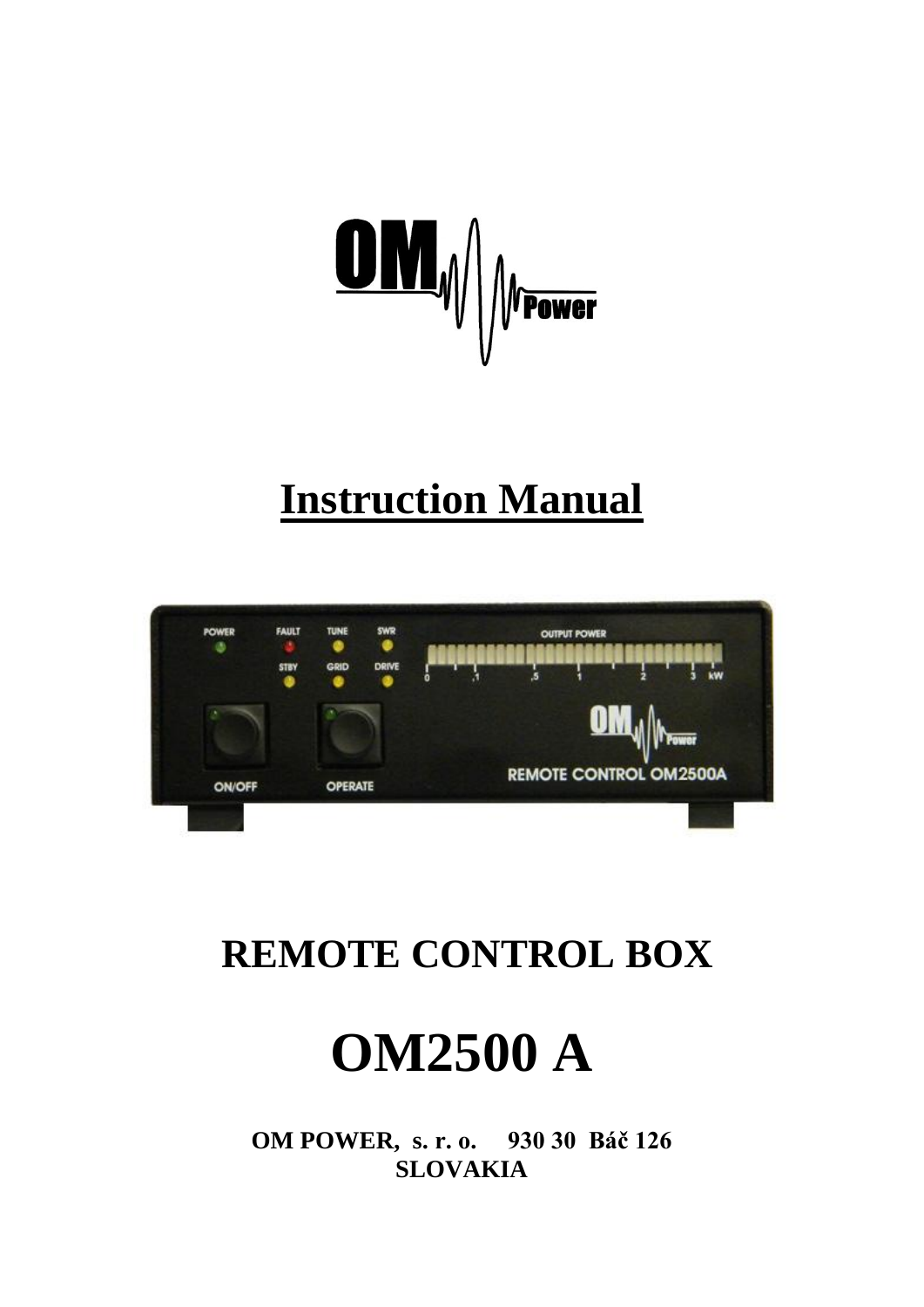### **General description of the OM 2500 A Remote control**

Remote Control expands possibilities of using OM2500 A up to 10 meters away from your operating position. When needed it is also possible to connect Remote Control unit to LAN network and control it using special software (not part of this package) to unlimited distance.

#### **Warning:**

It is absolutely a must to observe and follow all best practices and safety precautions as well as your local health and safety law and fire / electricity regulations. We do recommend using visual remote control like Web Camera etc.

#### **Package includes:**

- Remote control OM2500A
- Power supply  $230V / 12V$ , 600mA
- 10m patch lead to link Remote control with OM2500A PA



Front Panel

- ON / OFF Standard ON / OFF switch. On state is indicated by green LED on the switch
- OPERATE button controls the operating state of the PA. When i noperating mode green LED is lid
- POWER Power LED indicates connection of power supply. 12V / 500 mA
- FAULT Red Fault LED indicates fault on PA. It shall be lid on any fault condition!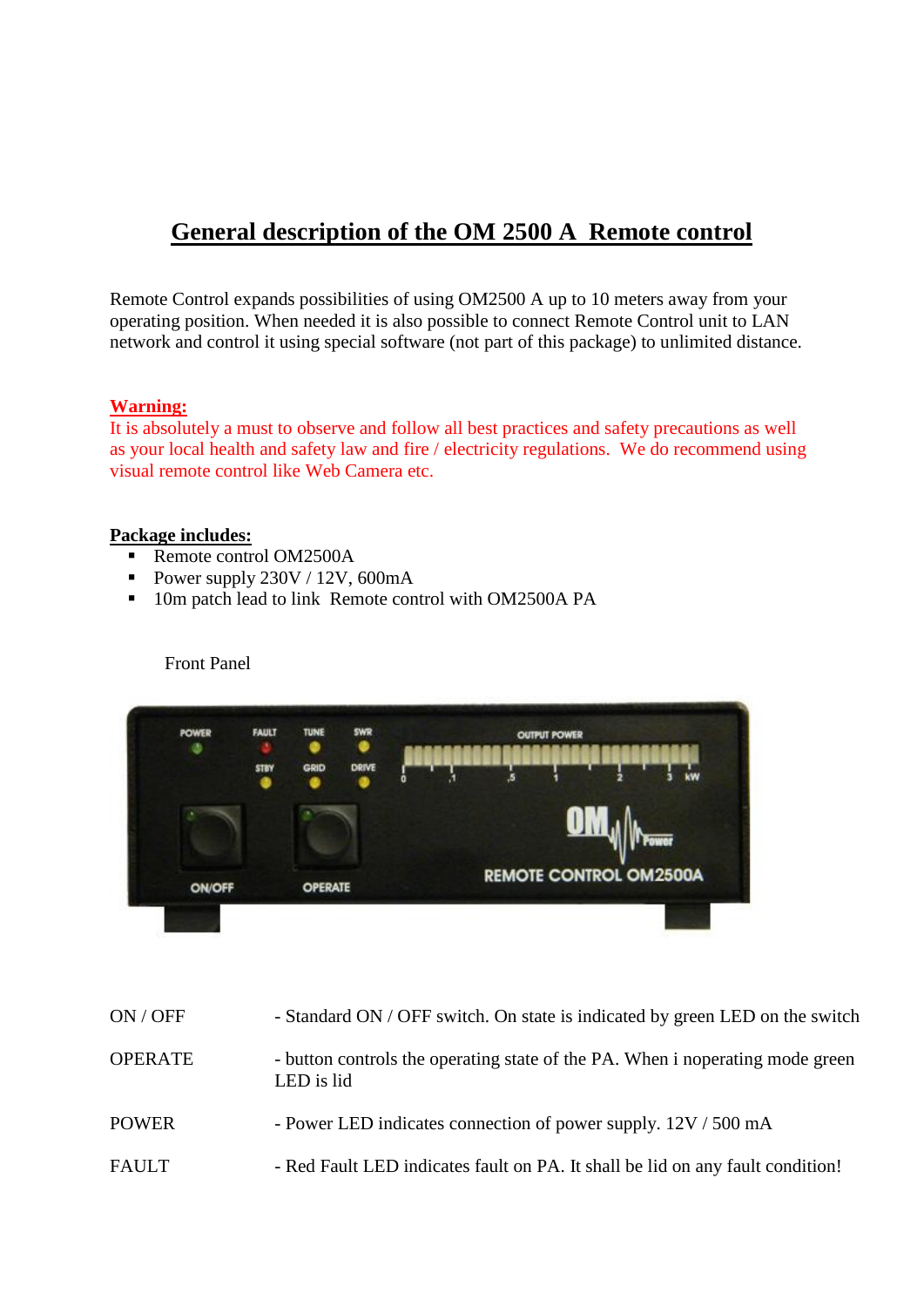| <b>STBY</b>         | - yellow LED indicates Standby state of the PA                                                 |
|---------------------|------------------------------------------------------------------------------------------------|
| <b>TUNE</b>         | - yellow LED will be lid if PI tuning circuit indicates that additional tuning is<br>necessary |
| <b>GRID</b>         | - indicates 2nd grid protection. Trigered if safe screen current has been reached)             |
| <b>SWR</b>          | - Yellow LED will indicate excessive reflected power on PA's antenna socket                    |
| <b>DRIVE</b>        | - will be lid if maximum drive power has been exceeded                                         |
| <b>OUTPUT POWER</b> | - 30 segments bar graph will indicate peak output power                                        |

#### Rear panel



| LAN        | - Standard RJ45 connector - LAN Interface for remote access                                                 |
|------------|-------------------------------------------------------------------------------------------------------------|
| ON         | - Main ON / OFF switch. (Cut's off 12V supply to unit)                                                      |
| DC 12V     | - power jack $(5.5/2,1)$ for supply of $12V/600mA$                                                          |
| <b>CAL</b> | - kalibračný potenciometer (v prípade potreby na zosuladenie výkonového<br>bargrafu s bargrafom na OM2500A) |
| <b>PA</b>  | - socket for direct connection to OM2500A PA                                                                |

#### Warning:

Please pay extra attention not to use PA socket as LAN socket as harmful voltages could damage your Ethernet devices such as switches, PCs etc. Use only supplied 10m cable to connect your PA with Remote Control unit.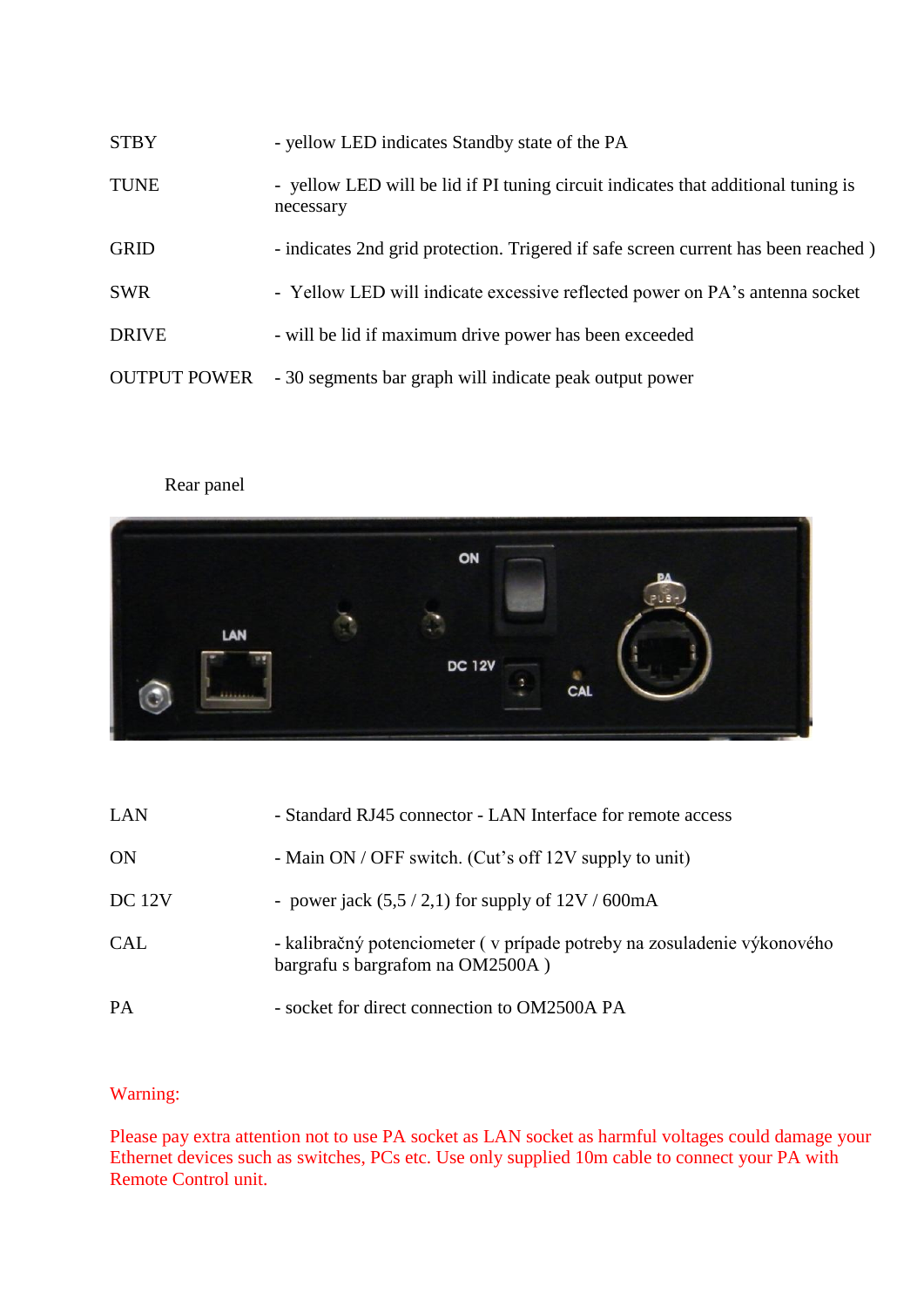#### **Grounding**

The Remote control box has to be grounded properly! Connect the screw on the rear panel of the box to your local grounding system with a copper-cable; use a cross-section of 4 mm<sup>2</sup> at least. Connect your transceiver and amplifier to the same grounding system of your shack carefully! If you use a power amplifier with higher output you have to be aware that your grounding system works properly. **All parts have to be grounded to the same system.** Use short cables and make sure that there are good contacts! Otherwise you run the risk of damaging your equipment, having problems with TVI/BCI or your signal may be distorted.

#### **Deployment instructions:**

- 1. Connect unit with OM 2500A PA using supplied cable
- 2. Supply 12V DC voltage to power socket using supplied PSU
- 3. Check that green POWER LED and yellow STBY LED are both lid. Shall any connection fault occur it will be indicated by sequenced POWER and STBY flashing and FAULT led will be lid constantly.
- 4. Turn the PA on using the ON button. Tube heating process will begin. This will be indicated by green LED on the ON button and by flashing of four LEDs (TUNE,GRID,SWR,DRIVE) (WAIT led will be also lid on the PA's front panel)
- 5. After heating process PA is now ready to be turned into operating mode using OPERATE button. Use same switch to enter STBY / OPERATE (works as reset shall fault state occur)

#### **LAN Connection**

Remote unit is interfaced to LAN via XPORT made by Lantronix (type XP1001000-03R more info can be found at [www.lantronix.com](http://www.lantronix.com/) ).

Default factory settings of XPORT are:

| IP address |               | 192.168.1.222 (first series can be: 192.168.1.101) |
|------------|---------------|----------------------------------------------------|
| Mask       | 255.255.255.0 |                                                    |
| Gateway    | 192.168.1.1   |                                                    |

These are strictly default settings. You can modify any of these by going to XPORT web GUI via your web browser. We do not recommend changing any other parameters of the XPORT interface as loss of communication can be caused by doing so. There is no default user name or password. It is highly recommended to secure web interface with username and password.

For remote control over LAN and monitoring special software is needed. It is available free of change; it can be downloaded from the following address: <http://code.google.com/p/ompowerremote/downloads/list>.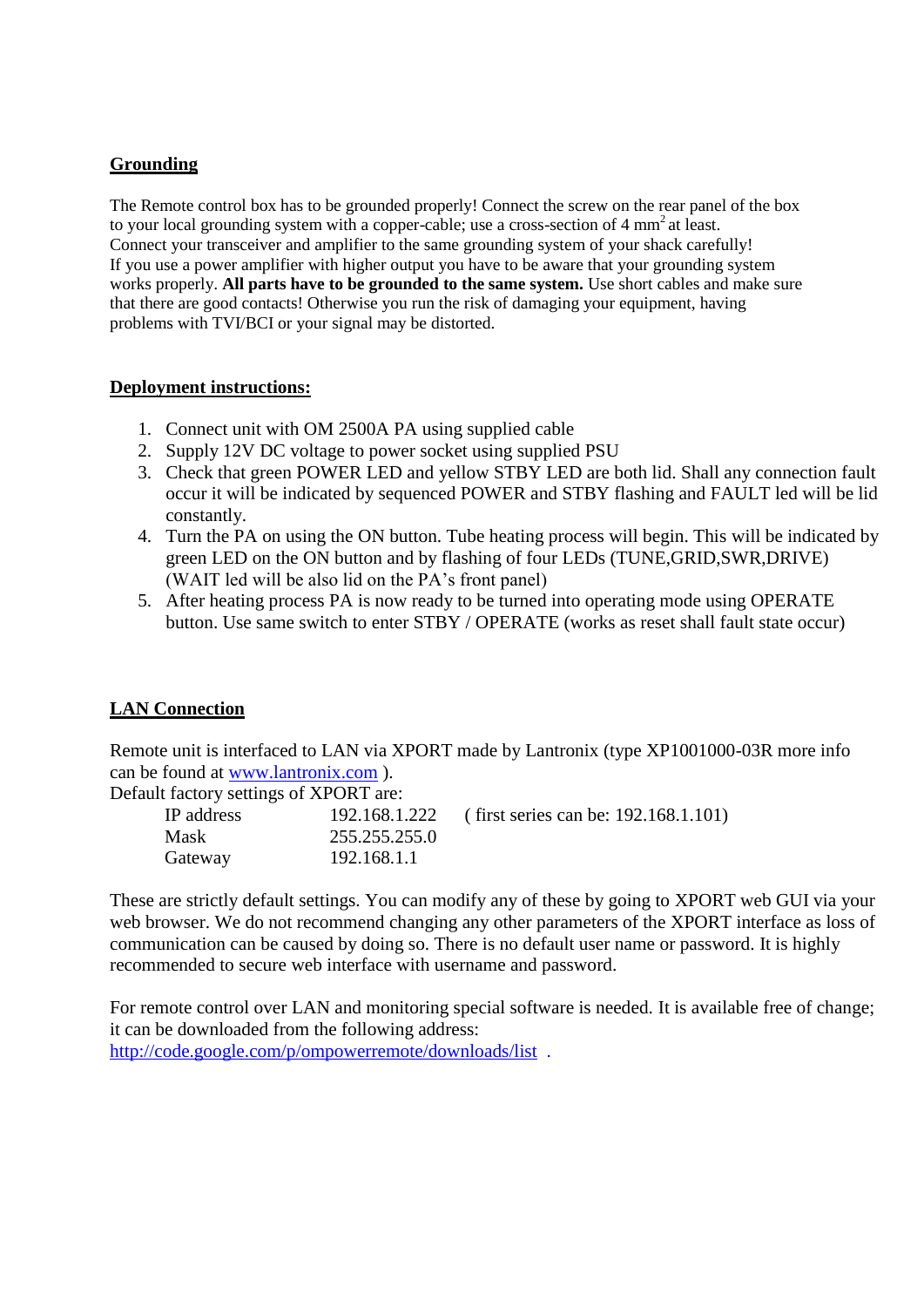#### **Definition of communication over LAN / Internet**

When turned on and operating OM2500 A transmits information about level of output power being delivered by PA. This value is sent 10 times per second. Also it will send letter  $\mathbb{R}^{W}$  as wait once per scond.

After successful heating process "W" is replaced by staus of the PA:

- " "Z" indicates STBY mode. "Z" indicates it is not possible to go OPERATE for any reason.
- "**S**" indicates that switch is in OPERATE position but Remote control box or remote software ha manualy turned PA into STBY, but it is possible to switch PA into OPERATE
- "**O**" PA is in OPERATE mode

Transmit power value is delivered as sum of number 128 and a number in range 0 to 127 (full power) in binary form. (bit 7 set to 1) that means that real number transmitted is 10000000 to 11111111.

If FAULT state has been trigered fault code is sent followed 0,5 second later by 0 and by fault code again. This then loops in same frequency as flashing lights on front panel.

Shall a fatal fault state occurs unit will sent "T" character.

Reset is possible by sending "R" When PA accepts reset command it shall respond with a  $\alpha$ " followed by transmit power value and state "Z", "S" or "O" according to operating state of the PA.

#### **List of fault codes:**

- "0" no fault
- "1" IP (Plate curent too high)
- "2" HV (Plate / Anode voltage too low)
- "3" SWR (excessive reflected power)
- "4" Ig2 (Screen current limit exceeded)
- "5" Overdrive (too much drive from exciter)
- "6" FWD=0 (power output is zero with drive power higher than zero)
- "7" Igmax (1st grid current limit exceeded)
- "8" Tune (insufficient tuning retune PA)

#### **Commands over LAN**

| "S" - enters PA into STBY                                             | - reply of PA: | "S"            |                                          |
|-----------------------------------------------------------------------|----------------|----------------|------------------------------------------|
| "O" - enters PA into OPERATE                                          | - reply of PA: | "∩"            |                                          |
| "R" - reset fault                                                     |                |                | - reply of PA: "G" folowed by "S" or "O" |
| ">" - Turn PA ON                                                      |                | - reply of PA: | "                                        |
| "<" - Turn PA OFF                                                     |                | - reply of PA: | " سر                                     |
| "F" - Sends last 20 fault codes. Reply is list of all 20 fault codes. |                |                |                                          |

Letters and numbers indicated between " " are ASCII characters. Only power output level is transmitted as BINARY number.